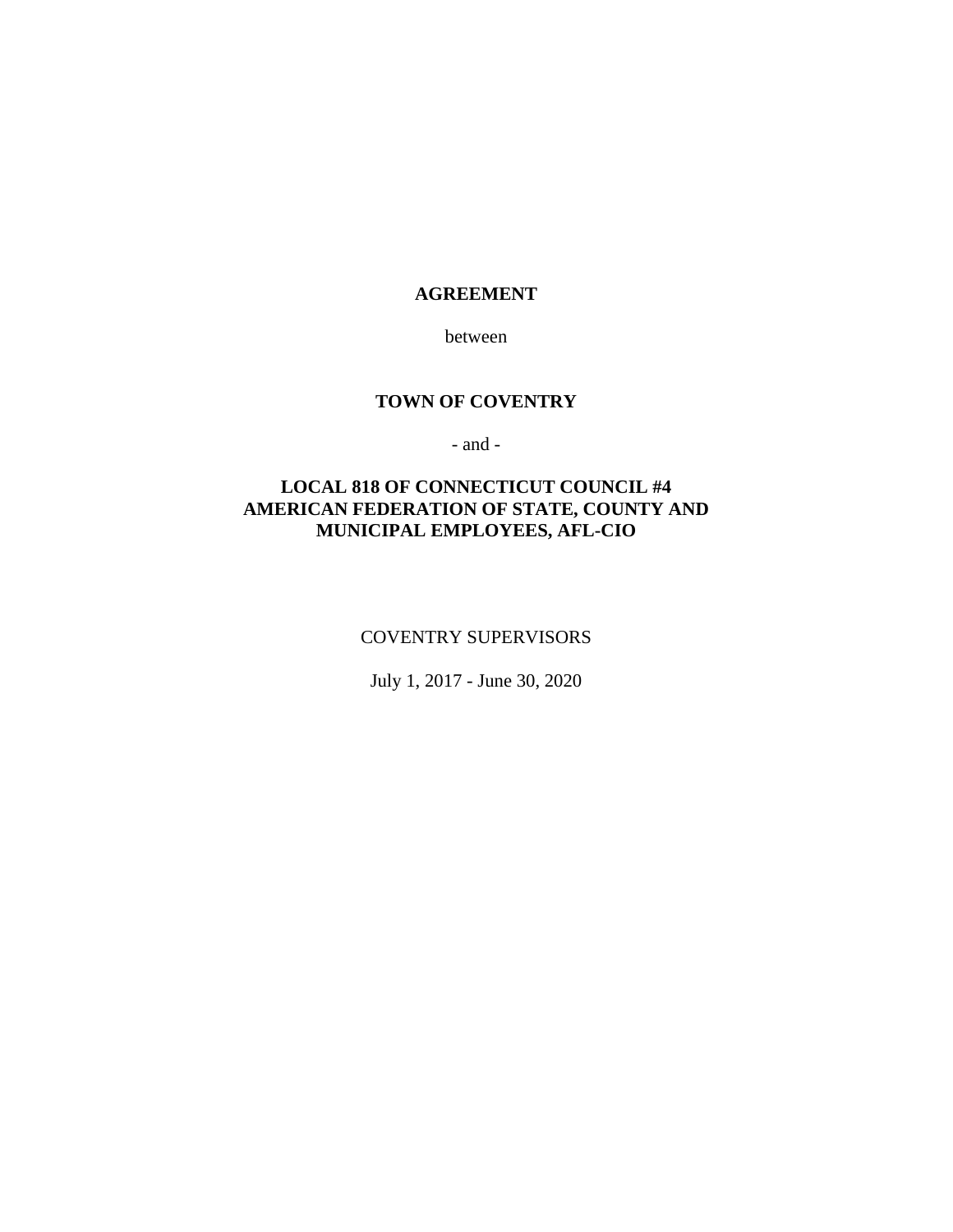# **TABLE OF CONTENTS**

# **ARTICLE TITLE PAGE**

| $\mathbf I$  | <b>RECOGNITION</b>                               | $\mathbf{1}$   |
|--------------|--------------------------------------------------|----------------|
| $\mathbf{I}$ | <b>UNION SECURITY</b>                            | $\mathbf{1}$   |
| III          | HOURS OF WORK, OVERTIME AND HOLIDAY PAY          | $\overline{2}$ |
| IV           | INSURANCE, PENSION AND WORKERS' COMPENSATION     | 4              |
| V            | <b>VACATIONS</b>                                 | 7              |
| VI           | SICK LEAVE, PERSONAL DAYS, AND LEAVES OF ABSENCE | 9              |
| <b>VII</b>   | <b>GRIEVANCE PROCEDURE</b>                       | 11             |
| VIII         | <b>SAVINGS CLAUSE</b>                            | 12             |
| IX           | DISCIPLINARY PROCEDURE                           | 12             |
| X            | PRIOR BENEFITS                                   | 13             |
| XI           | SENIORITY, PROMOTIONS AND LAYOFFS                | 13             |
| XII          | <b>MANAGEMENT RIGHTS</b>                         | 15             |
| XIII         | WAGES, CLASSIFICATION AND LONGEVITY              | 16             |
| XIV          | <b>DURATION</b>                                  | 17             |
|              | SIDE LETTER — LABOR MANAGEMENT COMMITTEE         | 18             |
|              |                                                  |                |

| APPENDIX A        | AGREEMENT REGARDING 2011 PENSION REOPENER | 19 |
|-------------------|-------------------------------------------|----|
| <b>APPENDIX B</b> | SUMMARY OF HEALTH INSURANCE PLANS         | 20 |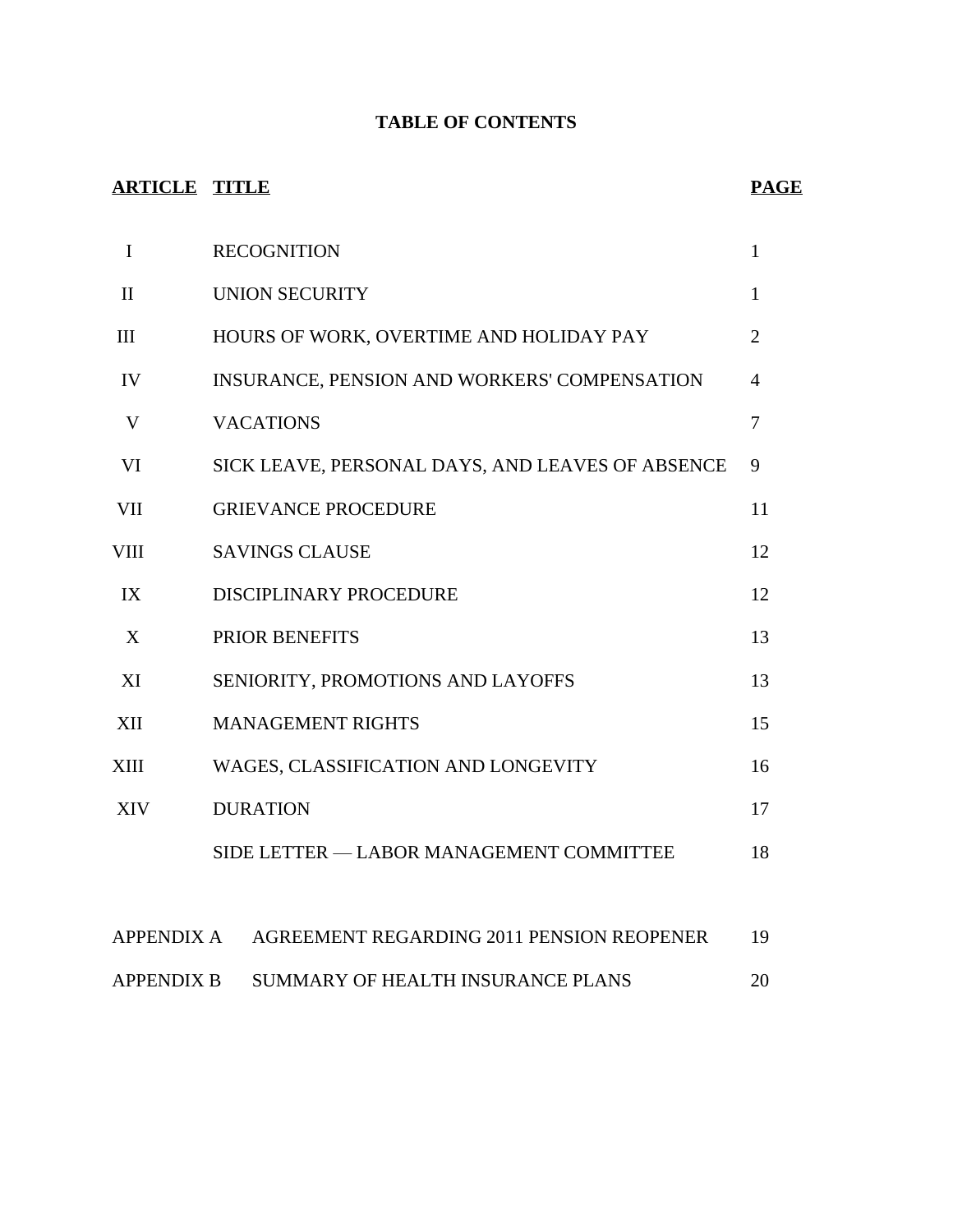This Agreement entered into by and between the TOWN OF COVENTRY, hereinafter referred to as the "Town", and LOCAL 818 OF COUNCIL #4, AMERICAN FEDERATION OF STATE, COUNTY AND MUNICIPAL EMPLOYEES, AFL-CIO, hereinafter referred to as the "Union."

#### **PURPOSE**

It is the intent and purpose of the parties hereto that this Agreement promote and improve the status of the parties, provide orderly collective bargaining relations between the Town and the Union, and secure a prompt and fair disposition of grievances.

# **ARTICLE I RECOGNITION**

#### Section 1.0

The Town recognizes the Union as the sole and exclusive bargaining agent for the purpose of collective bargaining on matters of wages, hours and other conditions of employment for the Town Accountant, Town Clerk, Building Official, Assessor, Collector of Revenue, Human Services Administrator and the Director of Planning and Development.

# **ARTICLE II UNION SECURITY**

#### Section 2.0

- a. Each employee covered by this Agreement shall be required, as a condition of continued employment, to become a member of the Union or pay a service fee on or within thirty (30) days of the date of hire or the effective day of this Agreement, whichever is later. Said service fee shall be in an amount determined by the Union in accordance with applicable law.
- b. The Union agrees to indemnify and hold harmless the Town for any loss or damage arising from the operation of this Article.

#### Section 2.1

The Town agrees to deduct, from the pay of each of its employees who authorize such from his wages, such membership dues, initiation fees, reinstatement fees as may be fixed by the Union. Such deductions shall continue for the duration of this Agreement or any extension thereof.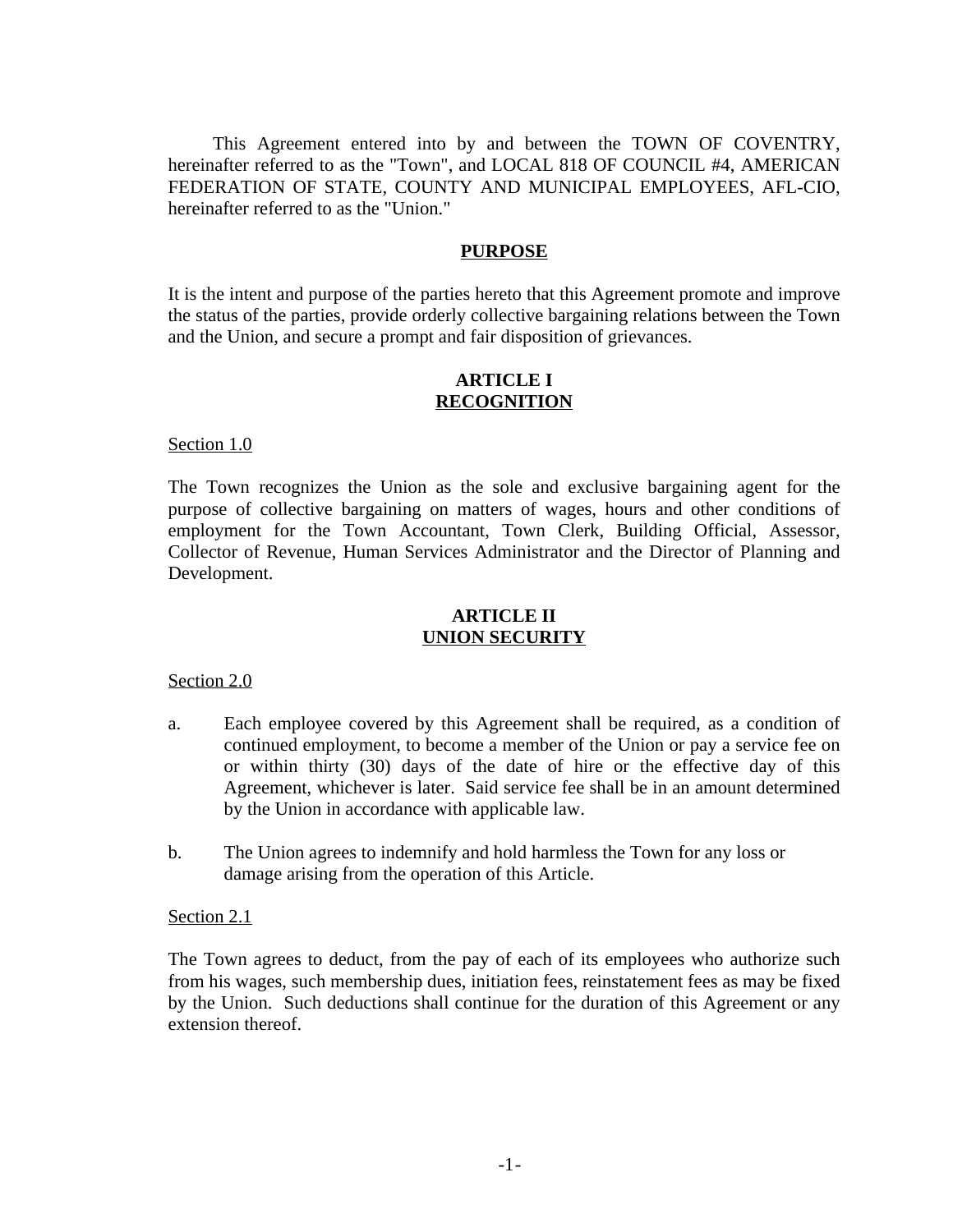## Section 2.2

The deduction for any month shall be made during the first payroll period of said month and shall be remitted to Council #4, together with a list of names of employees from whose wages such deductions have been made, not later than the last day of said month.

# Section 2.3

The Town agrees that there will be no lockout of any of its employees during the life of this Agreement. The Union agrees that there will be no strikes by the Union during the life of this Agreement.

# Section 2.4

The Town will place a bulletin board in an accessible place for the exclusive use of the Union.

# Section 2.5

The Town will provide each employee with a copy of this Agreement and six (6) signed copies to Council #4 within thirty (30) days after its signing. New employees will be given a copy of this Agreement at the time of hire.

# **ARTICLE III HOURS OF WORK, OVERTIME AND HOLIDAY PAY**

# Section 3.0

The regular work week shall be Monday through Wednesday, from 8:30 a.m. to 4:30 p.m., with one-half (1/2) hour for lunch; Thursday, 8:30 a.m. to 6:30 p.m., with one-half (1/2) hour for lunch, and Friday 8:30 a.m. to 1:30 p.m. The Town Hall hours will be discussed in a study committee, but not changed unless mutually agreeable by all parties.

# Section 3.1

In addition to the normal work week specified in Section 3.0, employees shall attend required evening meetings or work either before or beyond the regular work hours. When this time exceeds forty (40) hours in any given work week, the employee shall be entitled to compensatory time off on an hour for hour basis for each hour beyond the above listed specified limits. Compensatory time shall be used within ninety (90) days of being earned or it shall be forfeited. With the approval of the Town Manager, based upon extenuating circumstances, the cap of ninety (90) days may be extended.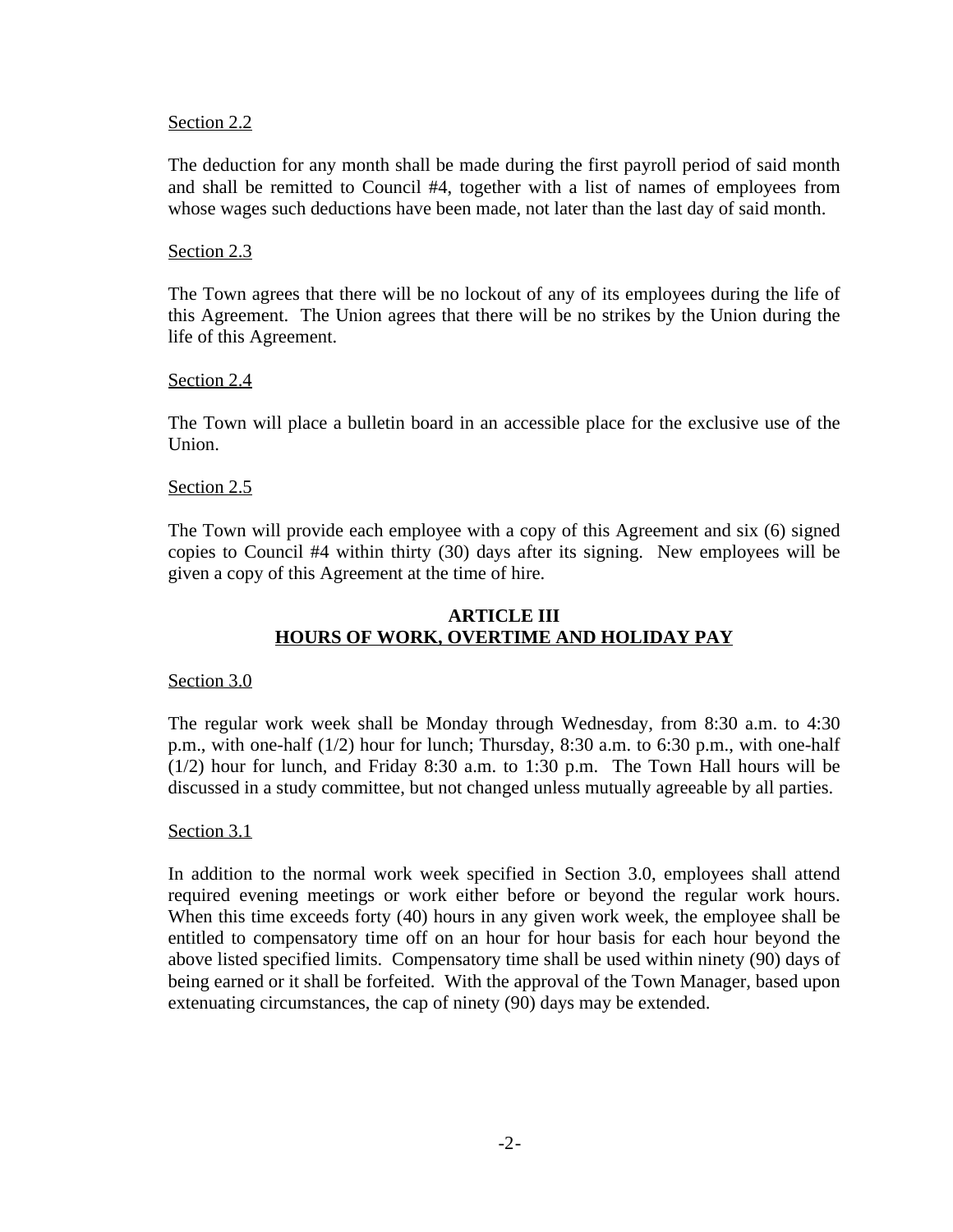### Section 3.2

If an employee is required to work on a holiday, as defined by this bargaining agreement, they shall be entitled to compensatory time as defined in Section 3.1.

# Section 3.3

If a Town provided vehicle is not available, an employee on Town assigned business, utilizing their own vehicle, shall be reimbursed at the standard IRS mileage rate.

# Section 3.4

The following holidays shall be observed. Said holidays shall be on the day designated by the State legislature as the legal holiday.

| New Year's Day                | Labor Day              |
|-------------------------------|------------------------|
| Martin Luther King's Birthday | Columbus Day           |
| President's Day               | Veteran's Day          |
| Good Friday                   | Thanksgiving Day       |
| <b>Memorial Day</b>           | Day after Thanksgiving |
| July 4th                      | Day before Christmas   |
|                               | Christmas Day          |

When the Town Manager closes the Town Hall for weather conditions, employees working that day shall be paid and no leave will be charged.

#### Section 3.5

Any holiday occurring on a Sunday shall be celebrated on the Monday following. Any holiday occurring on a Saturday shall be celebrated on the preceding Friday.

#### Section 3.6

When a holiday occurs while an employee is on vacation leave, he shall receive an additional day of vacation with pay.

# Section 3.7

Jury Duty. Any employee within the bargaining unit, who is required to serve on jury duty, shall be paid the difference between his jury duty pay and the pay he or she would receive from the Town on straight time, providing notice is given promptly to the Town following notice to the employee.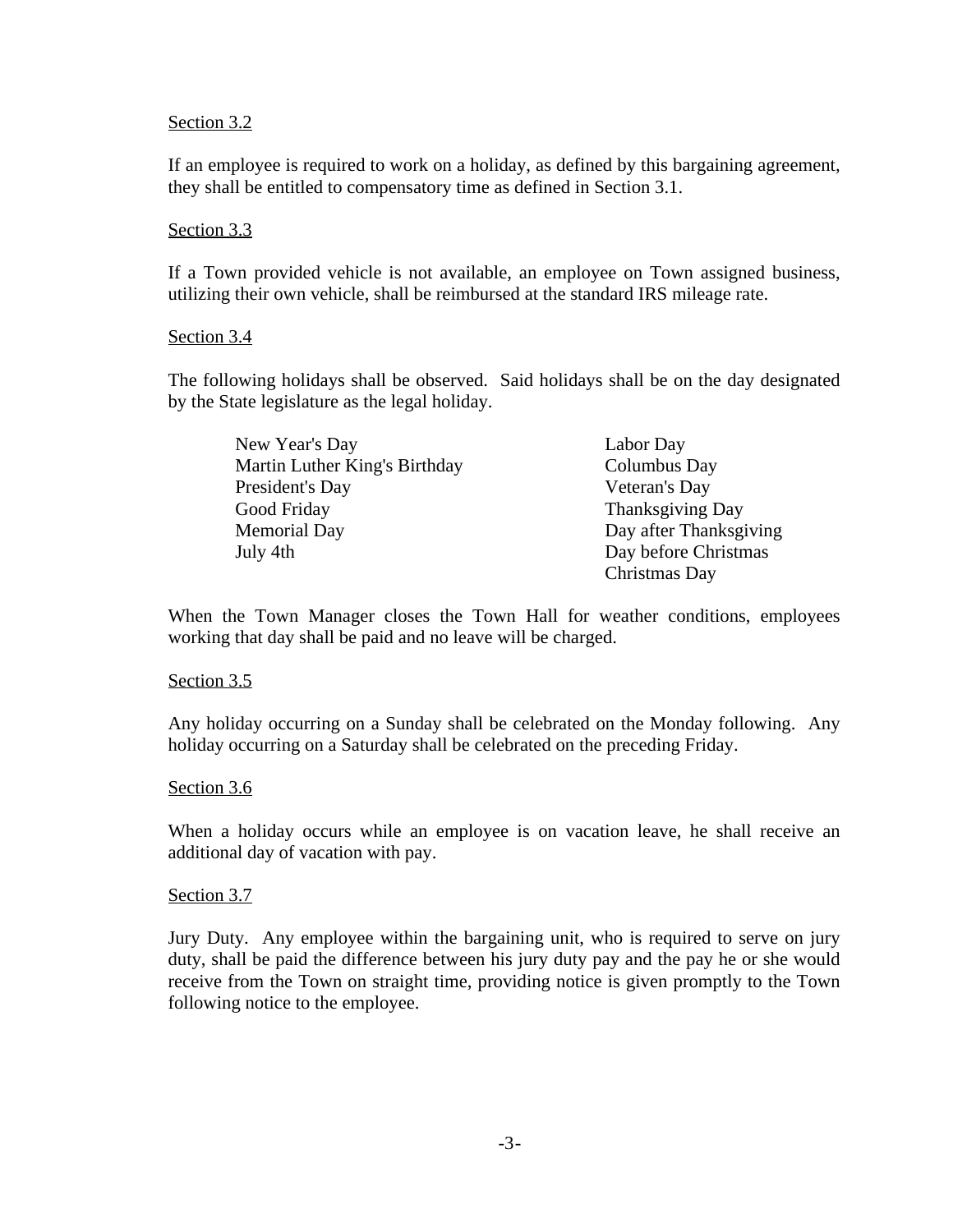# **ARTICLE IV INSURANCE, PENSION AND WORKERS' COMPENSATION**

## Section 4.0

The Town shall provide, and pay for, during the term of this Agreement, the full cost of fifty thousand dollars (\$50,000) life insurance for each employee. In addition, the employee may purchase, at his/her own expense, additional life insurance in five thousand dollars (\$5,000) increments, not to exceed an additional fifty thousand dollars (\$50,000) of coverage. This will be offered on an annual basis and will be collected through payroll deduction. Upon separation from service, an employee may at his/her option convert this group life insurance policy to a personal policy at a premium to be determined by the carrier.

The Town shall provide, and pay for, during the term of this Agreement, the full cost of accidental death and dismemberment coverage in the principal sum of fifty thousand dollars (\$50,000), including one hundred thousand dollars (\$100,000) coverage in the event of accidental death for each employee.

The Town shall provide a Long Term Disability policy with a 90-day qualification period.

Section 4.1

The Town shall provide and pay for the following insurance for all employees and their enrolled dependents, or other coverage agreed to in any memorandum of understanding or side letter of agreement:

- a. Health Insurance. Employees may elect coverage for themselves and their enrolled dependents during an annual enrollment period each year under one of the following plans:
	- 1. Preferred Provider Plan (PPO)
	- 2. HDHP/HSA with a deductible of \$1,300 for individual and \$2,600 for plus 1 and family coverage (which deductible(s) shall be subject to adjustment on an annual basis in order to qualify as a HDHP in compliance with applicable authority). The Town will contribute 75% of the annual required deductible to an HSA account on or about January 1<sup>st</sup> of each year. The employees shall be responsible for the remaining balance of the deductible and all account maintenance fees.

As of January 1, 2018, the deductible amounts will increase to \$1,350 and \$2,700.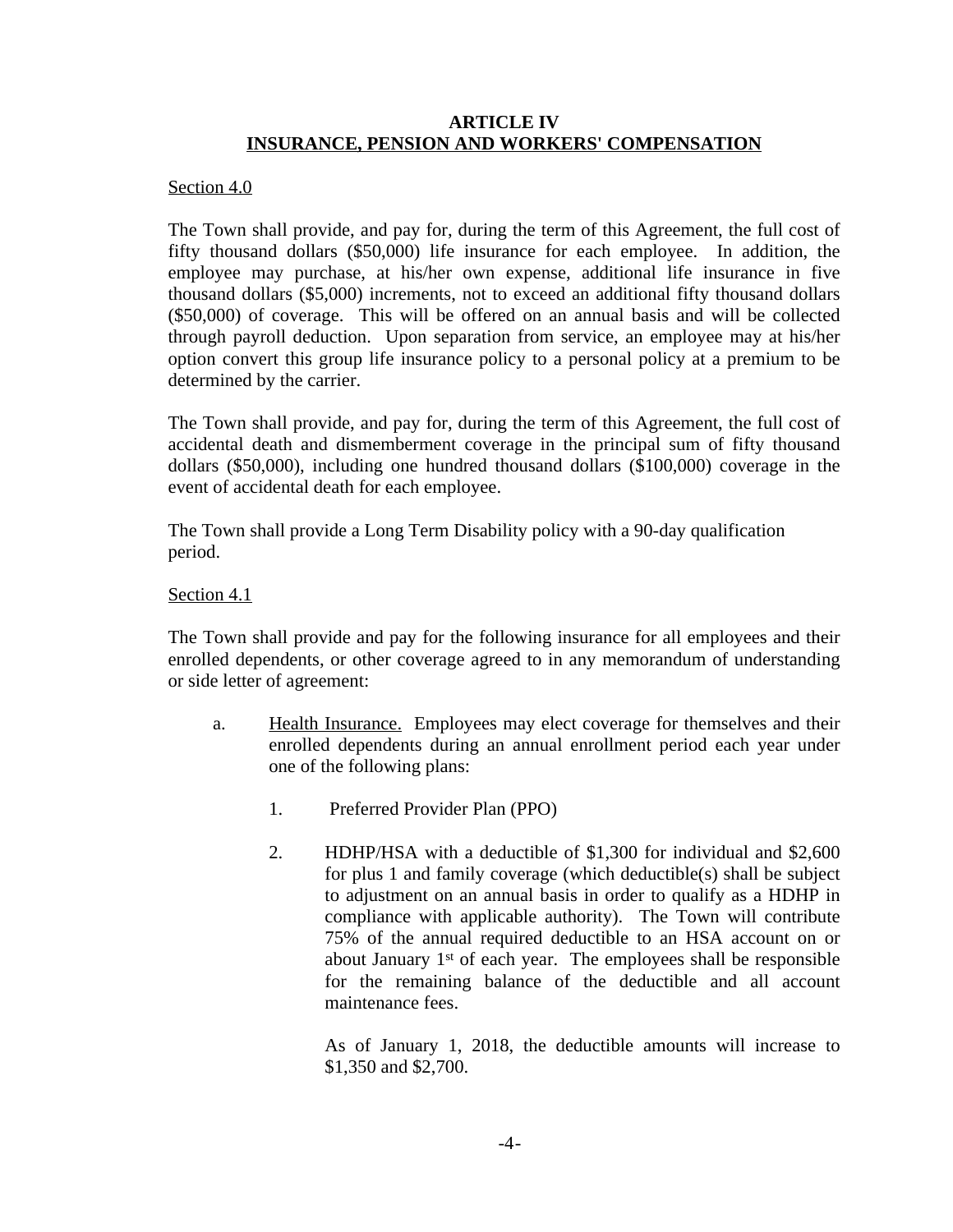- 3. ECHIP Common Plan Comprehensive Mix Plan
- 4. ECHIP Common Plan HDHP/HSA with a deductible of \$2,000 for individual and \$4,000 for plus 1 and family coverage. The Town will contribute 75% of the annual required deductible to an HSA account on or about January 1<sup>st</sup> of each year. The employees shall be responsible for the remaining balance of the deductible and all account maintenance fees.

The full range of options shall be detailed Appendix B. The Town and Union agree that if an employee leaves the employment of the Town during the calendar year in with the Town has pre-funded the required deductible of the HDHP/HSA or ECHIP Common Plan HDHP/HSA, or choses to change back to another health plan during the annual Spring Enrollment Period, the employee must reimburse the Town 1/12th of the Town paid deductible for each month remaining in the calendar year (e.g. July 1 change would be  $6/12$  month or  $\frac{1}{2}$  (one half) reimbursement owed) as required by Federal law. The parties acknowledge that the Town contribution toward the funding of the HDHP plan is not an element of the underlying insurance plan, but rather a related manner in which the deductibles shall be funded for active employees. It is further understood that the Town shall have no obligation to fund any portion of the HDHP deductible for retirees or other employees or other individuals upon separation of employment.

- b. Anthem Blue Cross/Blue Shield Dental with Rider A (for employee only) or comparable dental plan. Employees shall have the option to purchase dependent coverage during the open enrollment period for the whole plan year, subject to the rules of the carrier. Payment for dependent coverage shall be made by payroll deduction.
- c. Vision rider.
- d. Employees shall contribute through payroll deduction the following premium cost sharing percentages of the total expense of health insurance (medical/vision and dental) for the plan the employee selected.

#### **Coverage under PPO with Vision Rider and Dental**

Effective  $1/1/18$  through  $6/30/18 - 14.5%$ Effective 7/1/18 through 6/30/19 – 15.25% Effective 7/1/19 through 6/30/20 – 16.25%

#### **Coverage under HDHP with Vision Rider and Dental**

Effective 1/1/18 through 6/30/18 – 14.0% Effective 7/1/18 through 6/30/19 – 14.75% Effective 7/1/19 through 6/30/20 – 15.75%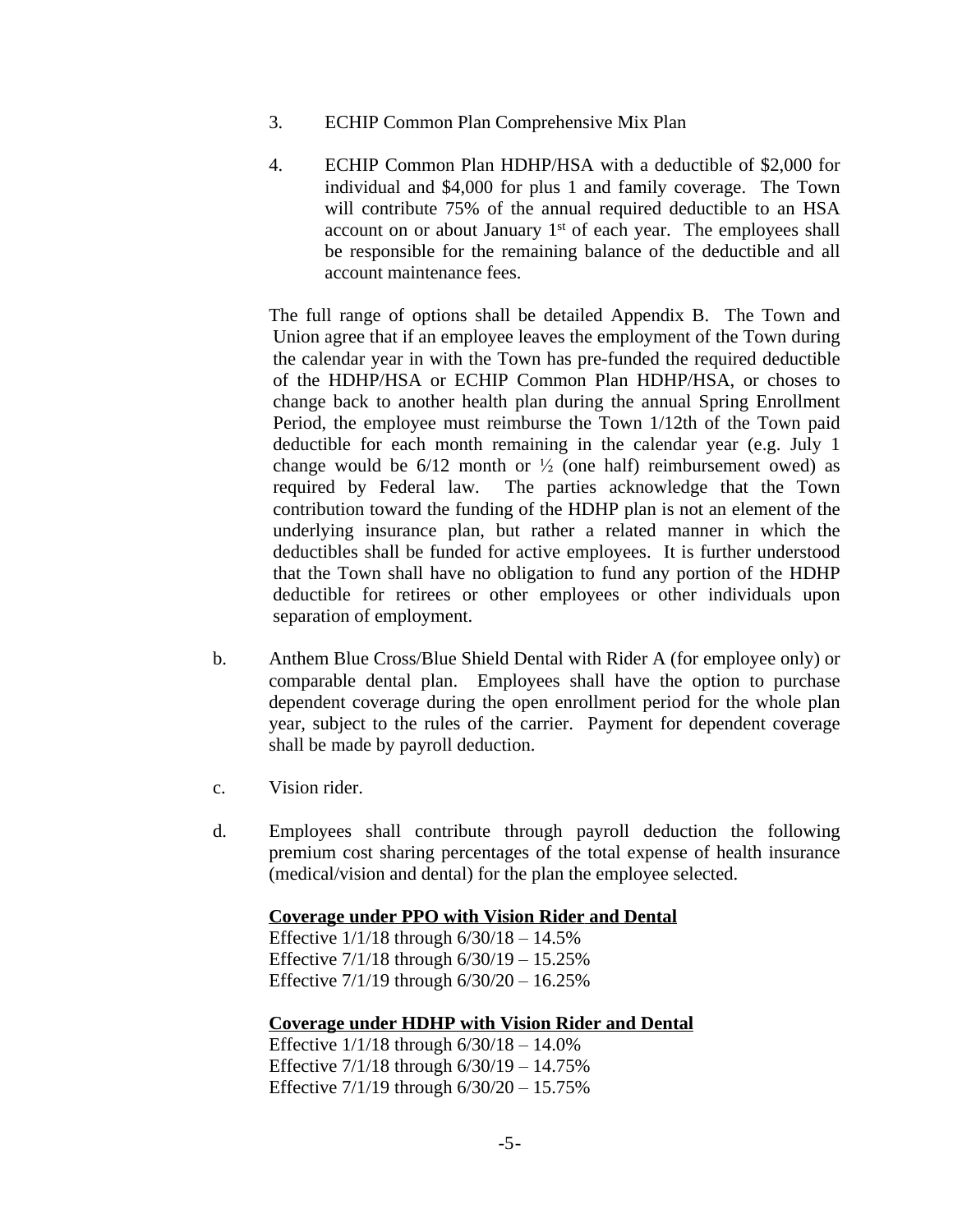# **Coverage under ECHIP Comp Mix or HDHP with Vision Rider and Dental** Effective 1/1/18 through 6/30/18 – 15.0% Effective 7/1/18 through 6/30/19 – 15.5% Effective 7/1/19 through 6/30/20 – 16.0%

The Town will deduct this withholding through a Section 125 plan on a pre tax basis.

- e. If the Town desires to change insurance carriers or offer additional options, Council #4 and the Union President shall first be notified and given the opportunity to review the proposed changes. Upon receiving the necessary information to make the determination of equal coverage, the Union shall notify the Town of its decision within thirty (30) days. Should the Union and the Town disagree that the alternative coverages proposed will provide equal coverage to that provided by the group plans described herein, binding arbitration, as set forth in Article VII, may be immediately implemented at the request of the Town or Union. None of the individual coverages set forth in this Section shall be subject to a proposed change in carrier more than once per year.
- f. The Town and the Union will work together to develop a comprehensive employee wellness program.
- g. If the Town's group health plan offered under this contract triggers an excise tax under Internal Revenue Code Section 49801, or any other local, state or federal status or regulation, the Town reserves the right to replace the current group health plan offering with another one, the cost of which falls below the excise tax threshold, regardless of whether such replacement plan is comparable to the one previously in effect. Eligible employees will be given the option to enroll in the lower cost coverage option. If the employee chooses to enroll themselves or their eligible family members in a coverage option that triggers an excise tax then one hundred percent (100%) of the extra costs associated with participating in the higher cost plan, including the cost of any such excise tax, shall be borne solely by the employee in addition to the employees premium contribution requirements as set forth above.
- h. Prescription Drug: Nothing in the agreement shall preclude the Town from implementing alternative funding and purchasing programs such as but not limited to purchasing prescription drugs through the State plan or pooling with other entities.
	- i. During absences due to long term disabilities of workers' compensation it shall remain the employee's responsibility to continue payments for any contributory portion of premium payments.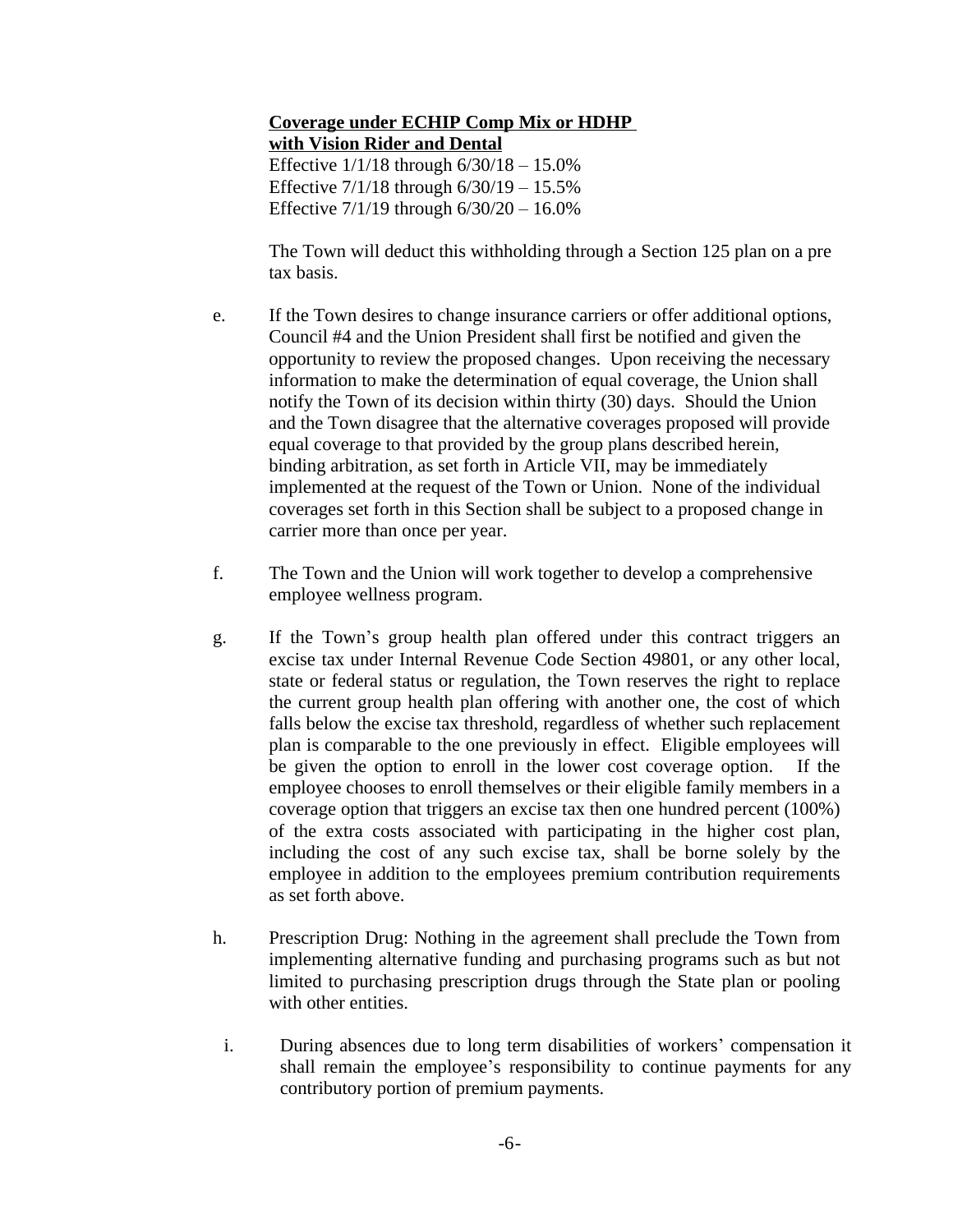## Section 4.2

The parties have agreed that the employees covered by this contract are covered by a pension plan providing retirement benefits. The pension agreement agreed upon by the parties and as modified by the Appendix A which is attached to and is hereby made a part of this Agreement.

Employees retiring under a normal retirement shall have the one-time option of purchasing insurance from the Town at COBRA rates. The Town may, at its option, develop a separate medical group for retirees. The employee option to purchase shall not be available if other coverage is available through other employment. The Town shall have the right to request sworn statements on availability of coverage. The Town shall have the right to cancel coverage due to lack of timely payment. Coverage must be continuous. Upon becoming eligible for Medicare, retirees may no longer purchase the Town group insurance plans available to active employees, but may continue to purchase, at their own expense, Medicare supplement plans offered by the Town so long as such supplements are available to the Town. The retiree shall pay the full cost of this insurance.

# Section 4.3

An employee who suffers personal injury in the performance of his work shall be eligible for payment under the Workers' Compensation Act and shall receive the difference between his average weekly earnings for the thirteen (13) weeks prior to such injury and the weekly workers' compensation benefits for a maximum of five (5) months. Extensions of this Section may be granted by the Town Manager.

# **ARTICLE V VACATIONS**

# Section 5.0

Employees shall be entitled to vacation with pay at the employee's base earnings on the following basis:

- a. Six (6) months, but less than nine (9) years, each employee shall be entitled to three (3) weeks.
- b. Nine (9) years, but less than fifteen (15) years, each employee shall be entitled to four (4) weeks
- c. After fifteen (15) years of service, each employee shall be entitled to one (1) additional day of vacation for each additional year of service to a maximum of twenty-five (25) days.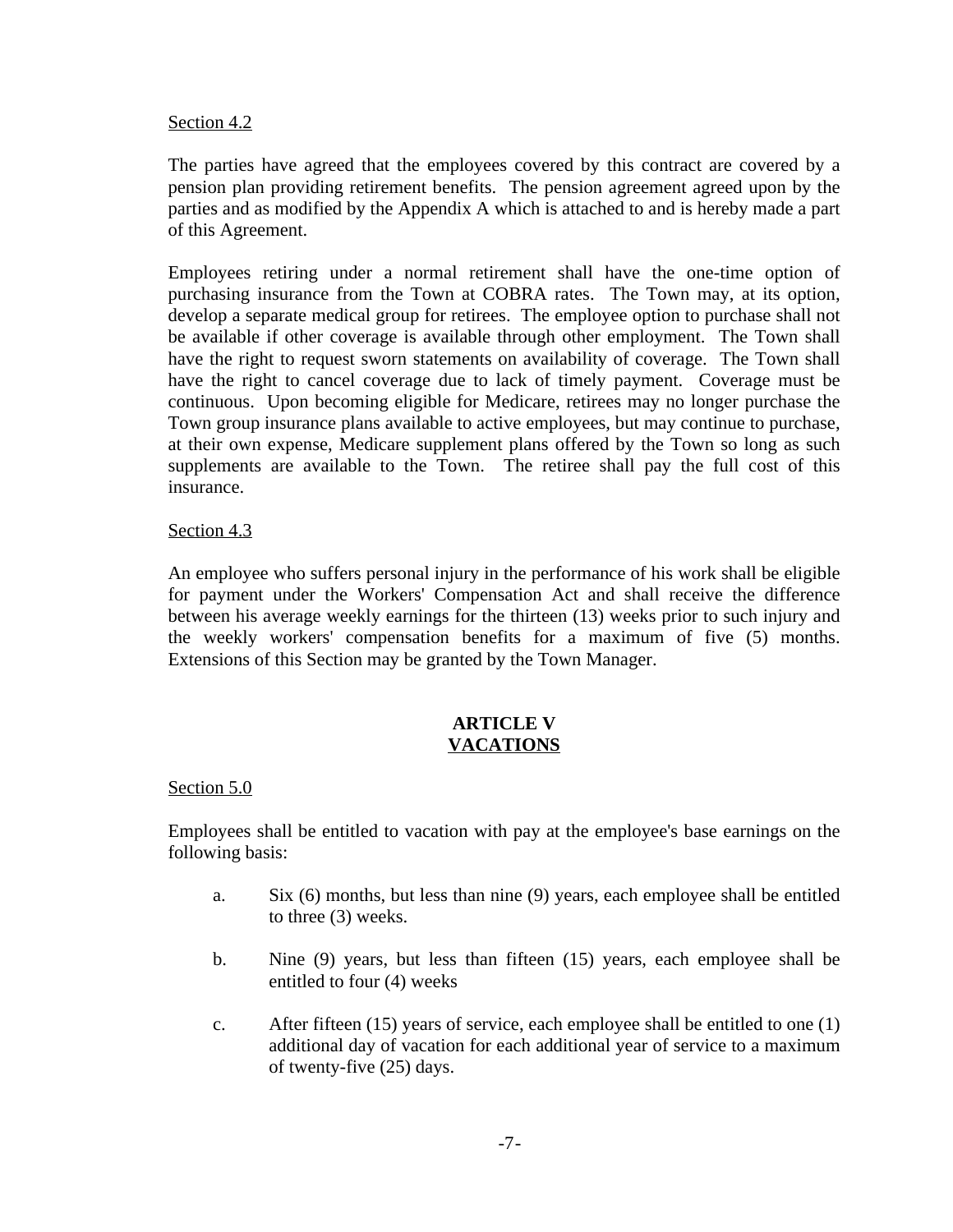d. The employee's anniversary date shall be used to determine the amount of vacation due.

# Section 5.1

Prorated accumulated vacation pay shall be granted to an employee in the event he terminates his service with the Town, but not if he leaves without two (2) weeks notice. Section 5.2

In the event of the death of the employee, his or her spouse, and/or children, and/or dependents shall receive the prorated accumulated vacation pay.

Section 5.3

The choice of vacation shall be given by seniority.

#### Section 5.4

If an employee is ill for three (3) consecutive days while on vacation leave, the time may be changed instead to sick leave, providing the employee submits to the Town Manager a doctor's certificate attesting to the illness.

# Section 5.5

Vacation pay will be given to an employee the last day prior to vacation, providing written notice is given to the Town Manager two (2) weeks before leaving for vacation.

#### Section 5.6

Additional vacation time without pay may be granted as warranted by the Town Manager when applied for by the employee or his representative in writing, stating the reason for the additional leave time. The operating requirements of the Town shall have first priority.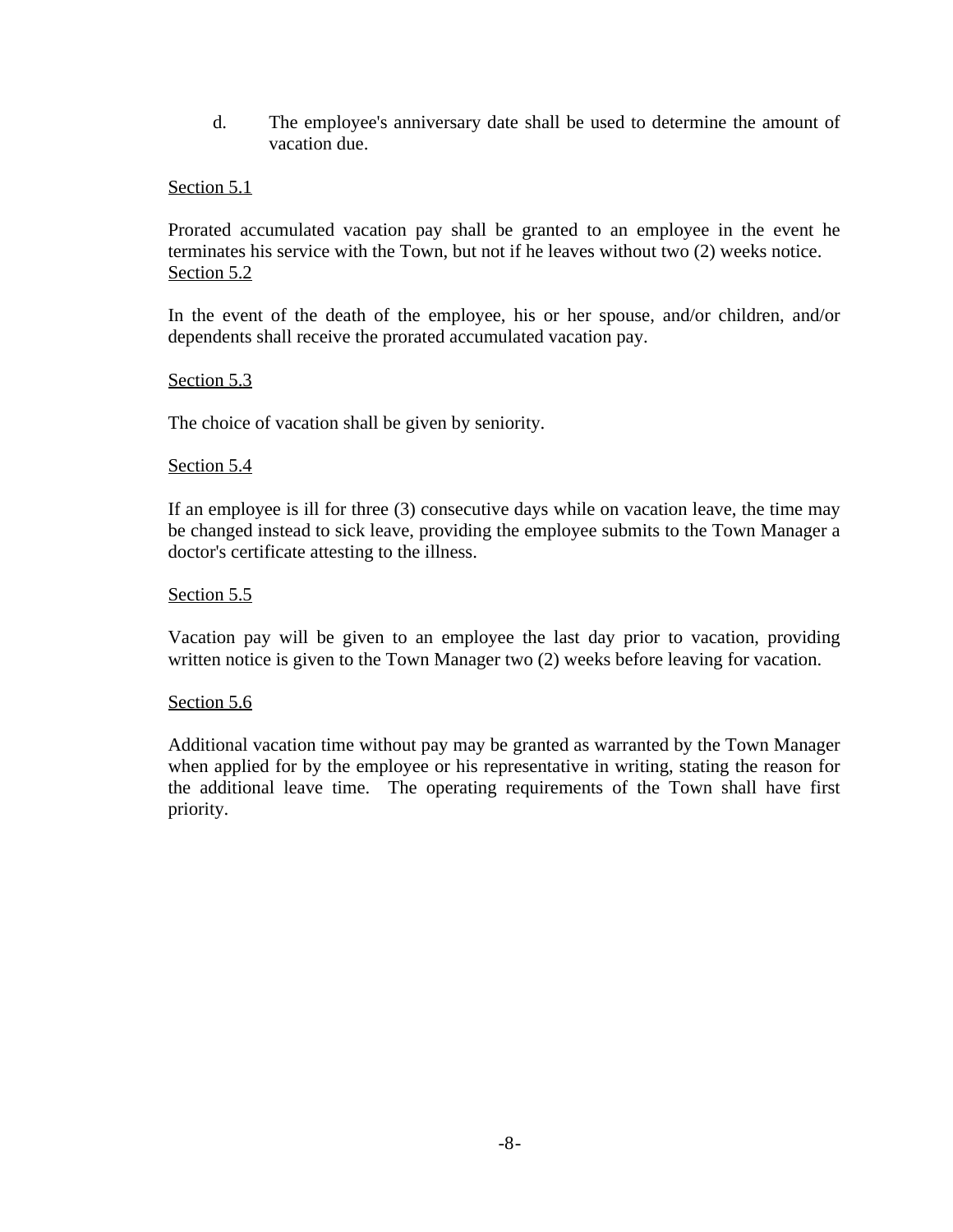# **ARTICLE VI SICK LEAVE, PERSONAL DAYS AND LEAVES OF ABSENCE**

# Section 6.0

An employee shall accrue sick leave with full pay at the rate of one and one-quarter (1 1/4) days per month to a total of fifteen (15) working days during the calendar year, accumulative to a maximum of one hundred fifty (150) working days. Employees hired after July 1, 2014 shall be limited to a maximum accumulation of one hundred twenty (120) working days. The sick leave may be granted for the following purposes:

- a. Personal illness or physical incapacity.
- b. Exposure to a contagious disease or forced quarantine in accordance with health regulations.
- c. For illness or physical incapacity in the employee's household if such an attendance is required subject to an annual limit of five (5) days per year unless the employee is on a leave of absence pursuant to the Federal Family and Medical Leave Act in which case the annual limit shall be waived.
- d. If an employee is ill for five (5) consecutive work days, the employee shall submit to the Town Manager, if requested, a medical certificate attesting to illness before sick pay is paid.

# Section 6.1

- a. Employees hired after July 1, 1992 shall receive full compensation up to a maximum of one hundred (100) days upon retirement and up to a maximum of sixty (60) days upon voluntary termination. For voluntary termination, the severance benefit shall be calculated on the average rate of pay for the last five (5) years of employment for employees hired after July 1, 1992. This provision shall not apply to employees hired prior to July 1, 1992 who are transferred or promoted into this bargaining unit.
- b. Employees hired after July 1, 2007 shall receive compensation up to a maximum of ninety (90) days upon retirement but in no case exceeding ten thousand dollars (\$10,000) and up to a maximum of sixty (60) days upon voluntary termination but in no case exceeding five thousand dollars (\$5000). For voluntary termination, the severance benefit shall be calculated on the average rate of pay for the last five (5) years of employment for employees.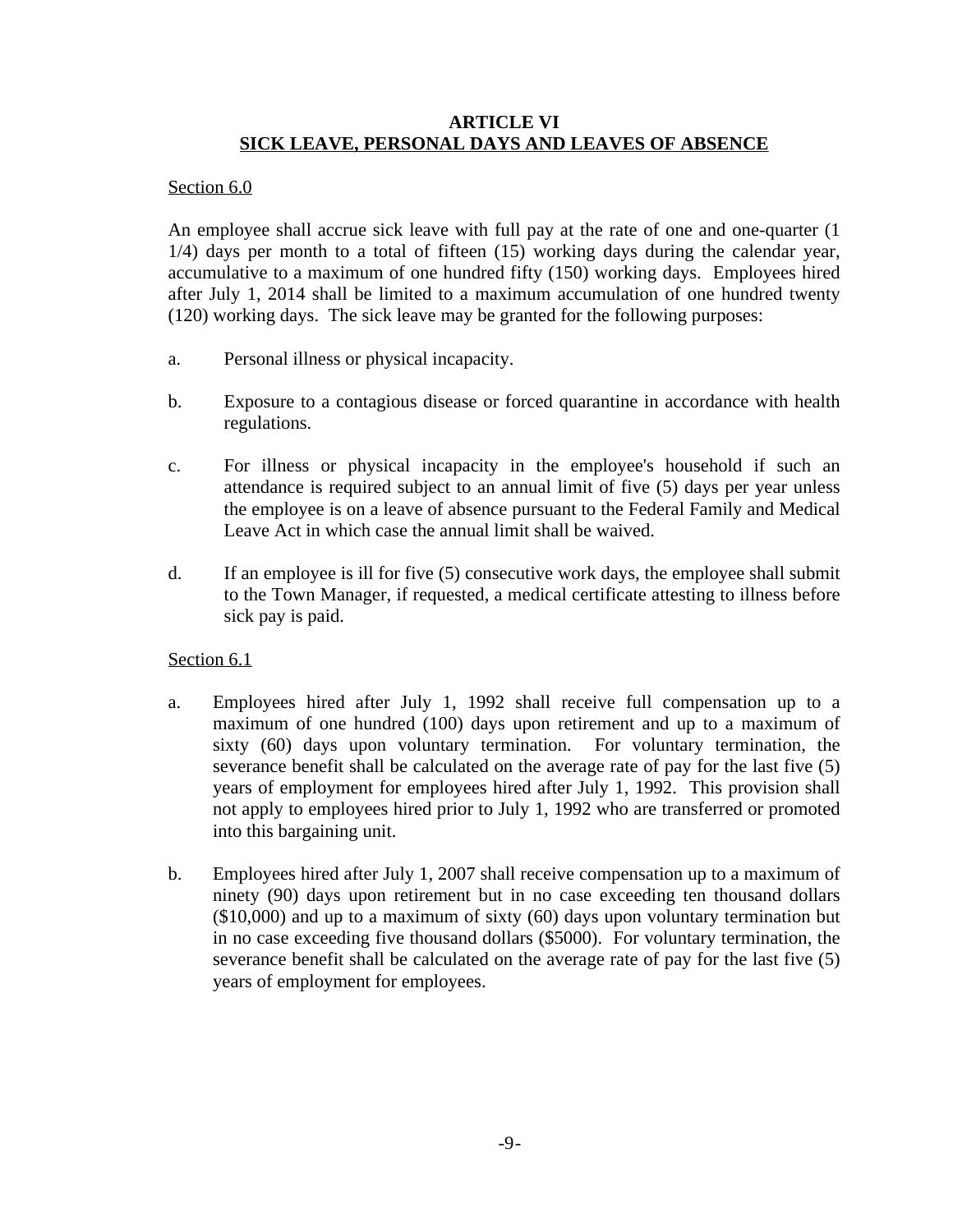c. Employees hired after July 1, 2017 shall receive compensations up to a maximum of sixty (60) days upon retirement but in no case exceeding five thousand dollars (\$5,000) and up to thirty (30) days upon voluntary termination but in no case exceeding two thousand five hundred dollars (\$2,500). For voluntary termination, the severance benefit shall be calculated on the average rate of pay for the last five (5) years of employment for employees.

# Section 6.2

In the event of death, his or her spouse, and/or children, and/or dependents shall receive, on the basis of the employee's current wages, full compensation for any of the employee's unused accumulated sick leave.

# Section 6.3

An employee shall receive three (3) work days' leave when a death occurs in his immediate family. Immediate family, for the purpose of this clause, is defined as parents, grandparents, spouse, brother, sister, child, stepchild, son-in-law, daughter-in-law, sisterin-law, brother-in-law, mother-in-law, father-in-law or grandchild, and any relation who resides in the employee's household or any person assigned to the family as a foster child. Additional leave may be granted at the discretion of the Town Manager.

# Section 6.4

Employees shall be entitled to up to four (4) days of personal leave with pay each calendar year, on at least twenty-four (24) hours advance notice to their supervisor, unless an emergency situation prevents such notice, and shall be granted, unless there is demonstrable need for the employee's services, stated in writing by the supervisor, on the day or days for which such leave is requested. Personal leave days are not accumulative beyond the end of any calendar year.

# Section 6.5

Additional sick leave with pay may be granted, as warranted by the Town Manager, when applied for by the employee or his representative in writing, stating the reasons for the additional sick leave.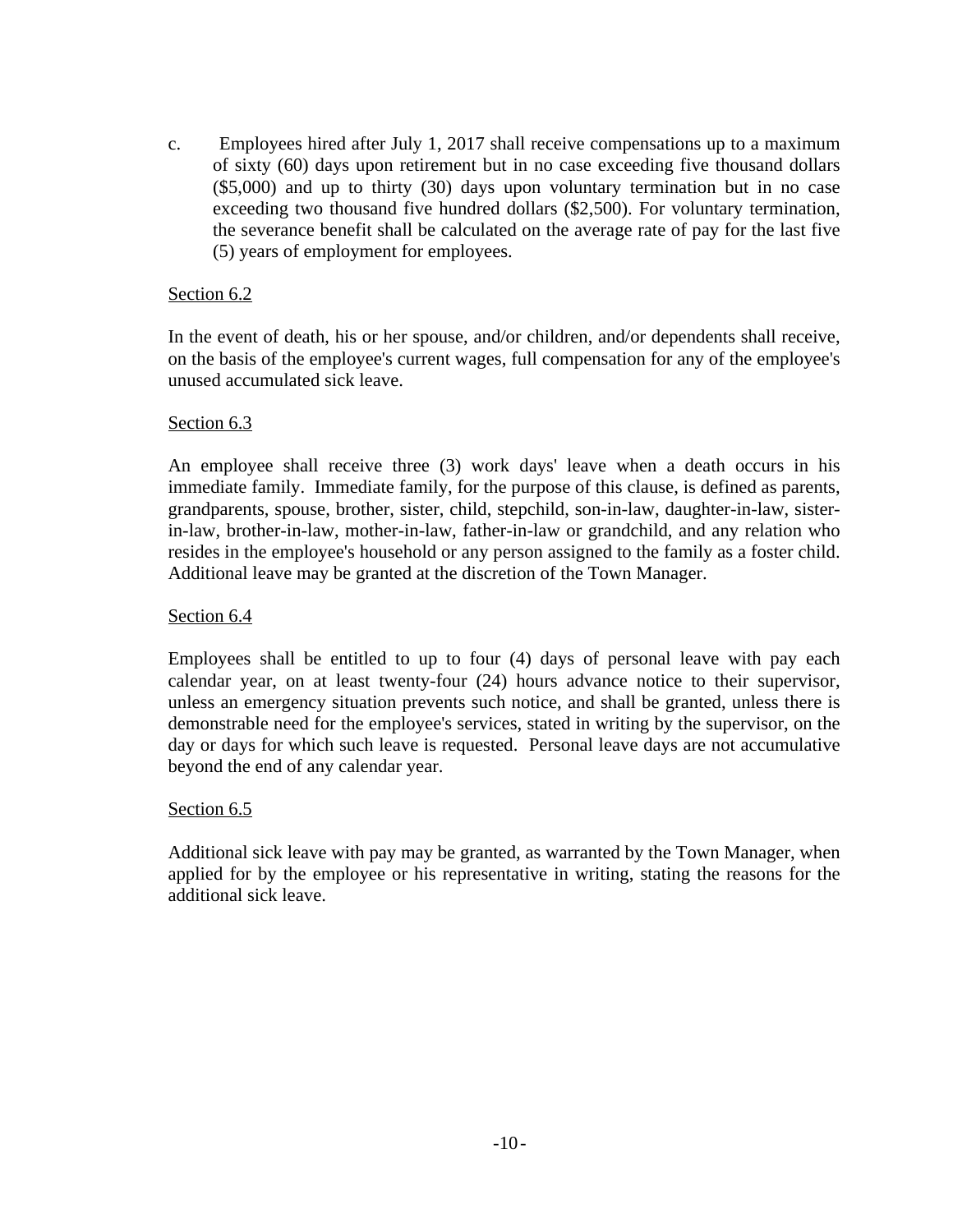## Section 6.6

Any employee may be granted a leave of absence without pay upon written approval of the Town Manager. Except in unusual cases, or required by law, all leaves of absence shall be unpaid. After one (1) year of such an absence, the employee's rights to reinstatement, in that position held at the time of granting the leave of absence, shall be lost, unless a written request for an extension shall be received by the Town Manager with such one year period. The Manager shall reply to such request in writing within ten (10) working days after receipt of the request.

# **ARTICLE VII GRIEVANCE PROCEDURE**

# Section 7.0

Grievances arising out of matters covered by this Agreement will be processed in the following manner at the request of either party:

- a. Between the aggrieved employee, the Union Steward and the Town Manager within five (5) working days of the occurrence of the condition giving rise to the grievance, or within five (5) working days of the employee's knowledge of its occurrence, whichever comes later.
- b. In the event there is no settlement within five (5) working days following the meeting in Step (a) above, the matter may be submitted, on motion by the Union or the employer, for mediation and/or arbitration by the State Board of Mediation and Arbitration.
- c. The arbitrator shall not have the power to add to, amend or delete any of the terms of this Agreement, and the decision of the arbitrator shall be final and binding on both parties.

# Section 7.1

An officer and/or steward of the Union shall be designated by the Union for the purpose of adjusting grievances and/or contract negotiations and shall be afforded the necessary amount of time without loss of pay to conduct such business.

#### Section 7.2

All costs of arbitration under this Article shall be borne equally by the Union and the Town.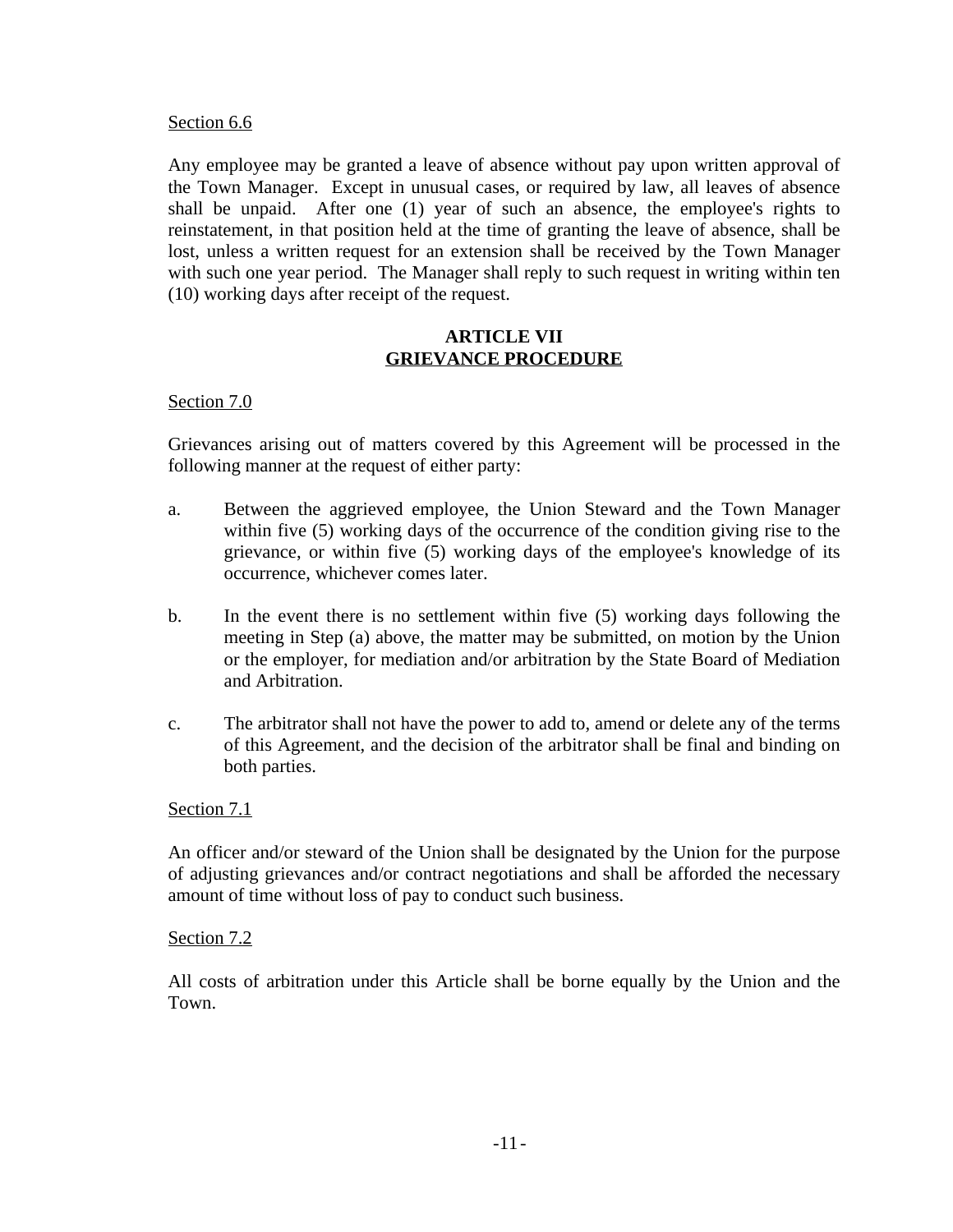# **ARTICLE VIII SAVINGS CLAUSE**

## Section 8.0

If any section, sentence, clause, or phrase of this Agreement shall be held for any reason to be inoperative, void, or invalid, the validity of the remaining portions of this Agreement shall not be affected thereby, it being the intention of the parties in adopting this Agreement that no portion thereof or provisions herein shall become inoperative or fail by reason of the invalidity of any other portion or provision, and the parties do hereby declare that it would have severally approved of and adopted the provisions contained herein separately and apart from the other. The parties agree to immediately negotiate a substitute for the invalidated Article, section, sentence, clause or phrase.

# **ARTICLE IX DISCIPLINARY PROCEDURE**

# Section 9.0

- a. All disciplinary actions shall be applied in a fair manner and shall not be inconsistent with the infraction for which disciplinary action is being applied.
- b. Disciplinary actions shall include:
	- 1. a verbal warning;
	- 2. a written warning;
	- 3. suspension without pay;
	- 4. discharge;

and shall normally follow this order, depending on the seriousness of the alleged infraction.

c. All suspensions and discharges must be for just cause, in writing, with reason stated, and a copy given to the employee and the Union within twenty-four (24) hours of suspension or discharge.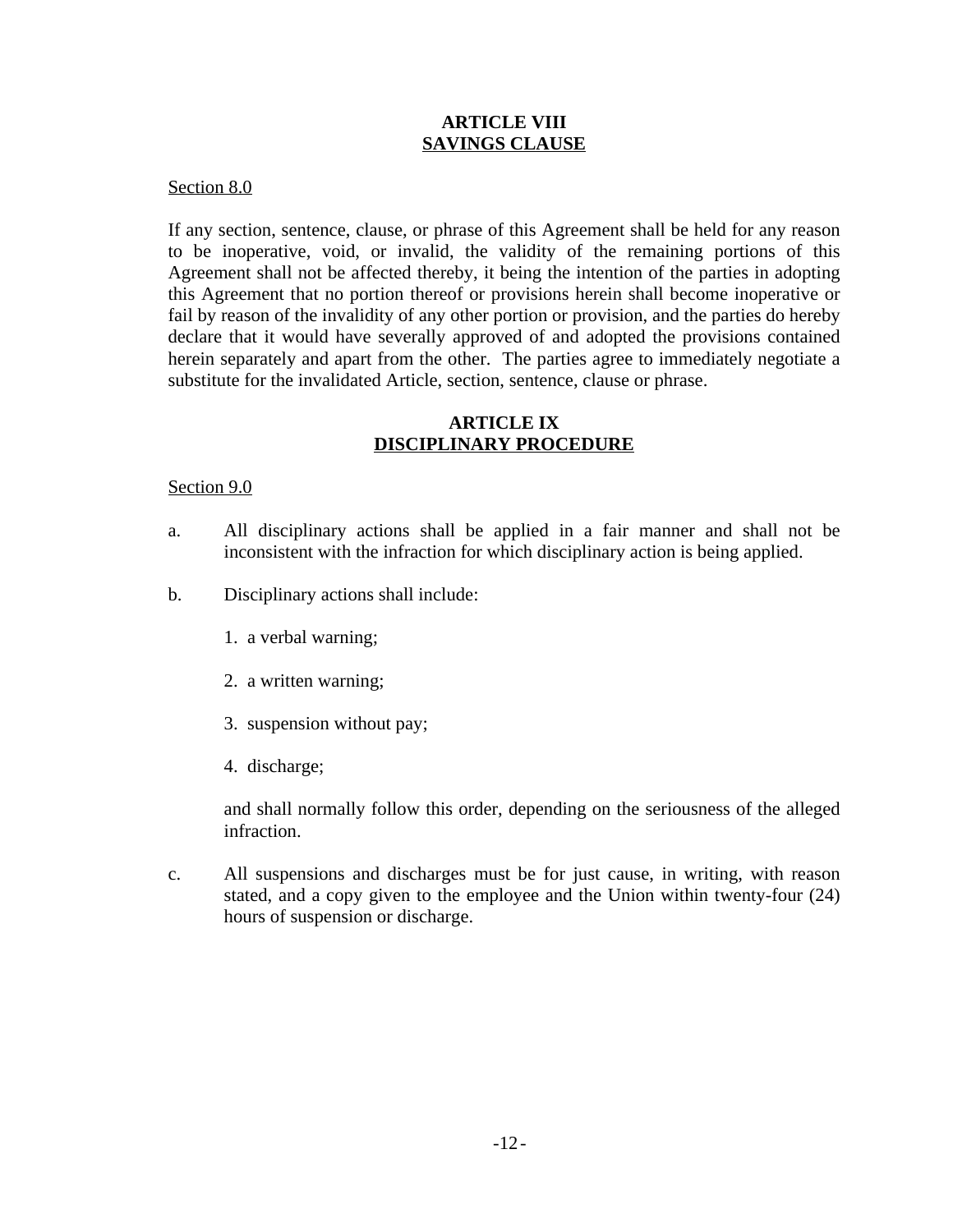# **ARTICLE X PRIOR BENEFITS**

Section 10.0

Nothing in this Agreement shall be construed as abridging any right, benefit or privilege that employees have enjoyed heretofore, unless it is specifically stated that said practice has been superseded by a provision of this Agreement.

# **ARTICLE XI SENIORITY, PROMOTIONS AND LAYOFFS**

# Section 11.1

- a. The Town shall prepare a list of bargaining unit employees, showing their seniority in length of service with the Town and deliver the same to the Union on January 31 of each year. Upon completion of their probationary period, new employees shall be added to this list.
- b. New employees shall serve a probationary period of six (6) calendar months and shall have no seniority rights during the period, but shall be subject to all other provisions of this Agreement. All employees who have completed their probationary period shall acquire length of service records as of the date of their employment. Probationary employees shall not be covered under the terms of this Agreement's grievance procedure if they are dismissed from employment.

# Section 11.2

If vacancies occur in regular positions or new positions are created, the position shall be filled by employees who have sufficient skill and ability to perform the work with a minimum period of training, in order of their seniority.

When an employee is retained in a vacancy or new position for a period of six  $(6)$ calendar months, then he shall be considered qualified and allocated to said position. If the employee is proven unqualified, he shall return to his former position.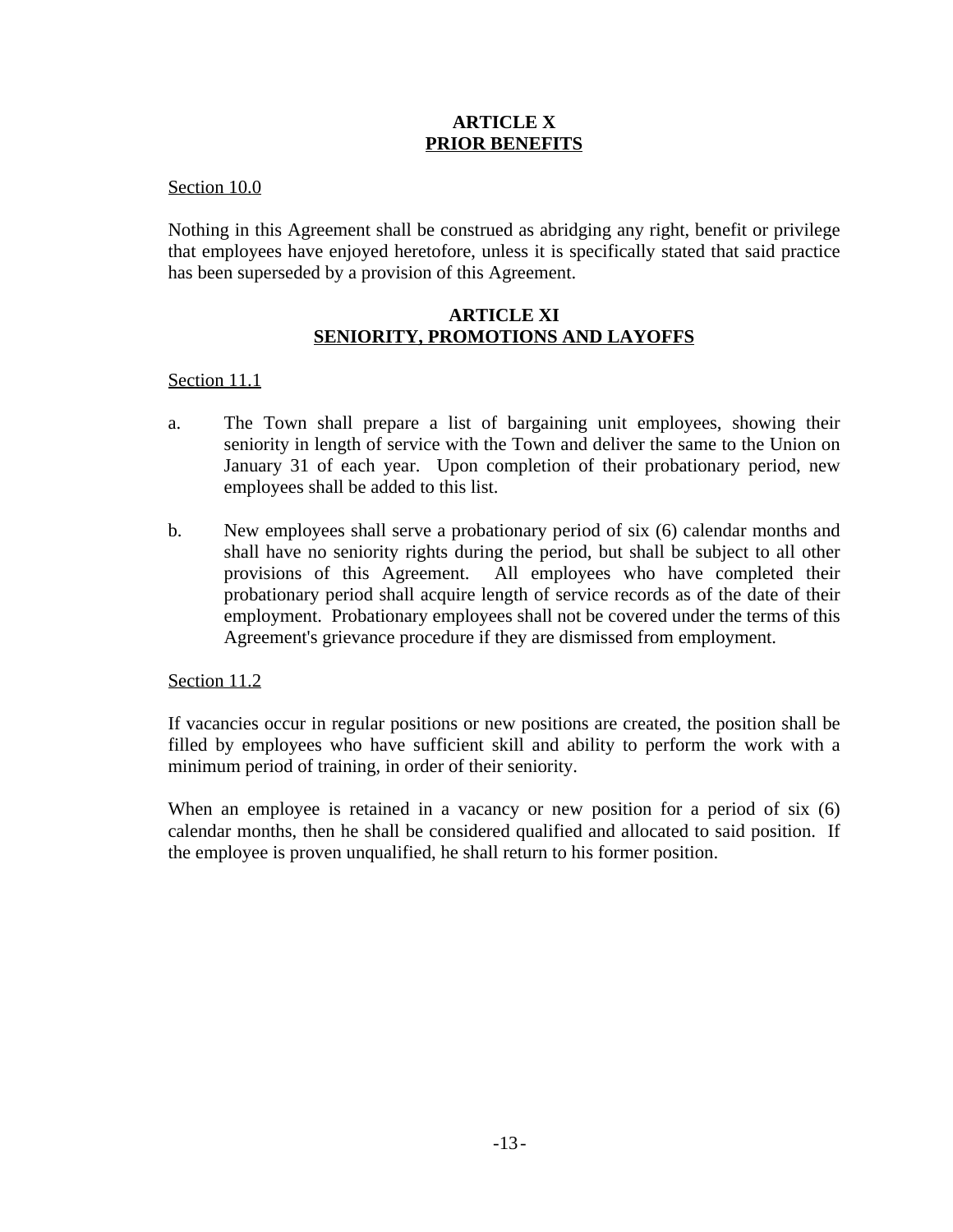# Section 11.3

All vacancies and new positions shall be posted for a period of seven (7) days on the bulletin boards, to be provided for such purpose, prior to any action taken by the Town to fill such vacancies or new positions. If the senior employee successfully bids for the vacancy or new position, the seven (7) days shall be waived. Employees wishing to be considered for assignment to such vacancies or new positions may personally, or through their Steward, submit their request to the Town Manager. Employees requesting consideration, and who were not selected for such assignment in accordance with the provisions of this Agreement, may appeal the action through the grievance procedure. The Union President may waive these requirements if there are no qualified candidates in-house.

Copies of the job posting and a list of the persons bidding for the job, and the name of the person appointed to the job, shall be sent to the Union Secretary at the end of the posting period. All such appointments shall be made not later than five (5) days after the posting period.

# Section 11.4

Layoffs shall take effect as follows within classification:

- a. Probationary employees;
- b. An employee scheduled for layoff may, if he so desires, replace an employee covered by this contract with less seniority in an equal or lower job classification, provided the bumping employee has greater seniority than, and is qualified to perform the work of, the employee whom he bumps. The employee who goes to a lower job classification shall be paid according to the pay schedule of that classification. A demoted employee shall have preference when his former position becomes available.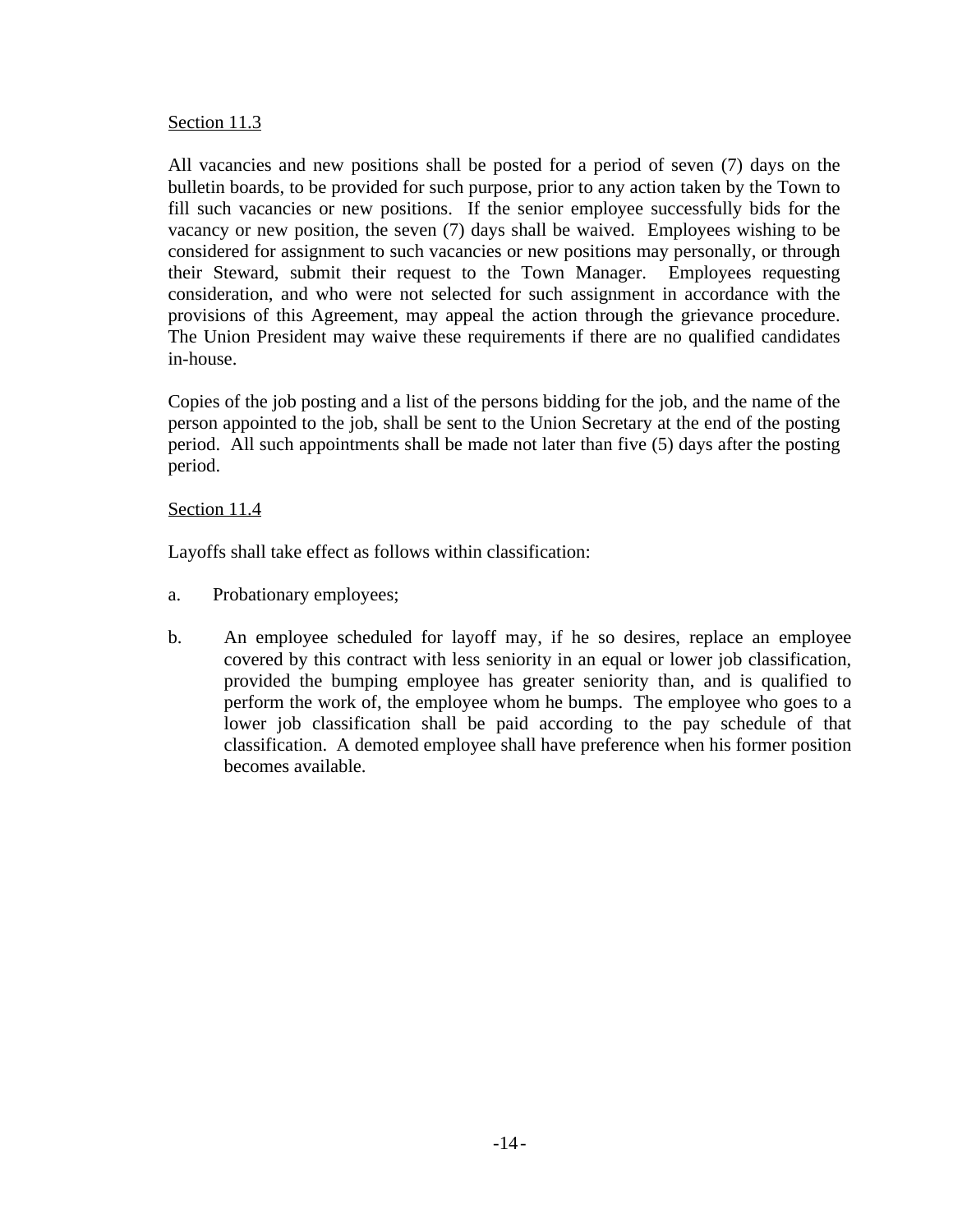# Section 11.5

Laid off, full-time employees within classifications with most seniority shall be rehired first, and no new employees shall be hired in those classifications until all laid off employees in those classifications have been given an opportunity to return to work. A fifteen (15) day written notice shall be sufficient when sent by registered letter to a last known address.

# Section 11.6

- a. Laid-off employees shall be entitled to continue, without additional expense, health insurance, for up to 3 months, providing other benefits are not available. However, such coverage shall not extend the period of COBRA coverage.
- b. Laid-off employees shall be provided up to \$500 in outplacement services within first 90 days of the employee's layoff.
- c. Laid-off employees shall receive severance benefits paid at retirement basis versus termination basis.

# **ARTICLE XII MANAGEMENT RIGHTS**

# Section 12.0

Subject to the conditions of this Agreement, the Union recognizes the retention by the Town of the usual management rights, including the management of the work and the direction of the work force; the right to hire, suspend or discharge for just cause or to transfer; the right to relieve employees because of lack of work or for other legitimate reasons; and the right to determine the extent to which the facilities shall be operated, including the determination of shift hours; and the right to change methods or processes or to use new equipment.

#### Section 12.1

The Town and each bargaining unit member shall make matching contributions to an ICMA deferred compensation program in accordance with the following schedule. As of July 1, 2017, the matching program amounts shall be \$57.69 per biweekly payroll (\$1,500 annually).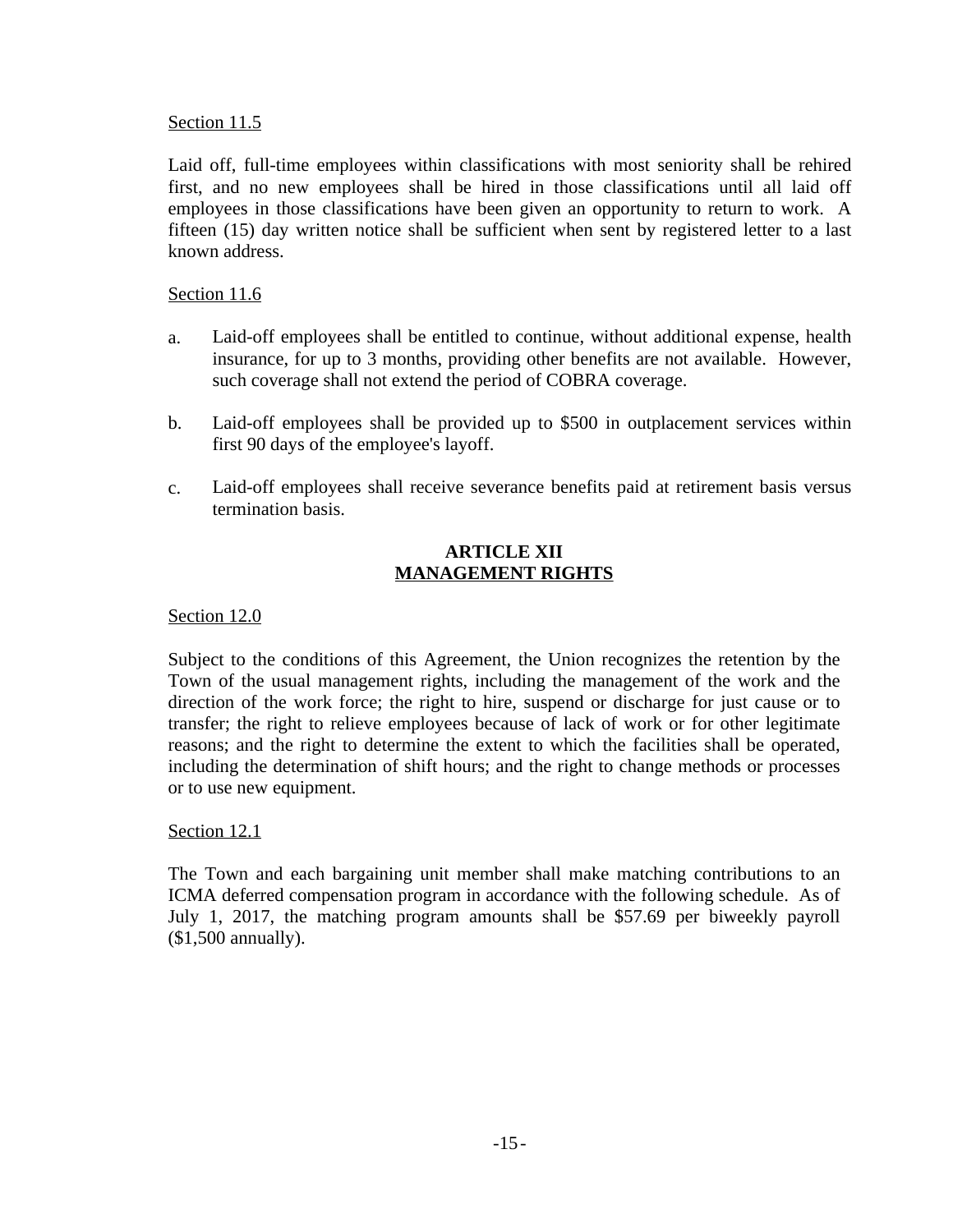# **ARTICLE XIII WAGES, CLASSIFICATION, AND LONGEVITY**

# Section 13.0

Effective July 1, 2017 through June 30, 2020, the salaries for the incumbent employees shall be as follows:

|                              |          | 2.25%    | 2.00%    | 2.00%    |
|------------------------------|----------|----------|----------|----------|
|                              | 7/1/2017 | 1/1/2018 | 7/1/2018 | 7/1/2019 |
| Assessor                     | \$79,758 | \$81,553 | \$83,184 | \$84,847 |
| <b>Building Official</b>     | 86,055   | 87,991   | 89,751   | 91,546   |
| Collector of Revenue         | 68,883   | 70,433   | 71,842   | 73,278   |
| Dir. Planning & Development  | 80,259   | 82,065   | 83,706   | 85,380   |
| Human Services Administrator | 67,300   | 68,814   | 70,191   | 71,594   |
| <b>Town Clerk</b>            | 62,208   | 63,608   | 64,880   | 66,177   |
| <b>Town Accountant</b>       | 67,725   | 69,249   | 70,634   | 72,046   |

# Section 13.1

Effective July 1, 2017 through June 30, 2020, the salary ranges shall be as follows:

| Range 1                                                                          | Minimum  | Midpoint | Maximum  |
|----------------------------------------------------------------------------------|----------|----------|----------|
| <b>Collector of Revenue</b><br>Human Services Administrator<br><b>Town Clerk</b> | \$60,000 | \$67,500 | \$75,000 |
| Range 2                                                                          |          |          |          |
| Assessor<br>Dir. Planning & Development<br><b>Town Accountant</b>                | \$67,500 | \$78,250 | \$86,000 |
| <u>Range 3</u>                                                                   |          |          |          |
| <b>Building Official</b>                                                         | \$79,000 | \$85,500 | \$91,750 |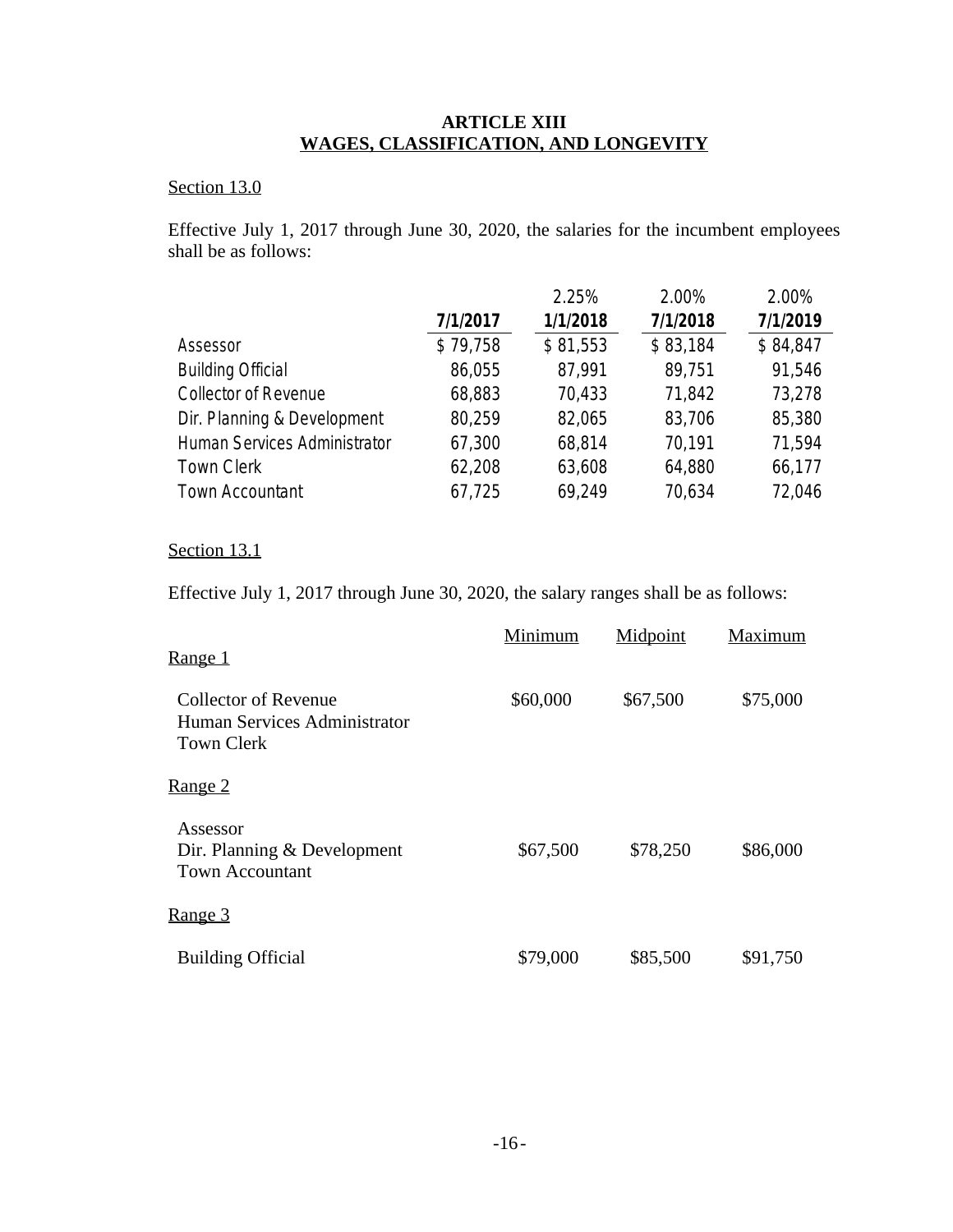#### Section 13.2

After completion of five (5) years of service the employee shall be entitled to a longevity payment of \$100 for each year of service up to a maximum of \$1,500 annually. New employees hired on or after July 1, 2014 shall be eligible for a longevity payment after completion of ten (10) years of service of one hundred dollars (\$100). Subsequently for each year of service beyond ten (10) years this payment will increase by one hundred (\$100) per year of service up to a maximum of five hundred dollars (\$500) annually. Longevity payments shall be included with the first payroll of November of each year. New employees hired after July 1, 2017 shall not be entitled to receive longevity pay.

# **ARTICLE XIV DURATION**

Section 14.0

This Agreement shall be effective as of the first day of July 2017 and shall remain in full force and effect through the thirtieth (30th) day of June 2020. It shall be automatically renewed from each year to year thereafter, unless either party shall notify the other, in writing not more than two hundred and ten (210) days nor less than one hundred and eighty (180) days prior to the anniversary date, that it desires to modify this Agreement.

IN WITNESS WHEREOF, the parties have set their hands this  $\_\_$  day of  $\_\_$  $20$ .

**TOWN OF COVENTRY LOCAL 818, OF CONNECTICUT COUNCIL #4, AMERICAN FEDERATION OF STATE, COUNTY AND MUNICIPAL EMPLOYEES, AFL-CIO**

Town Manager

<u> 1989 - Andrea State Barbara, amerikan personal di sebagai personal di sebagai personal di sebagai personal d</u> John A. Elsesser Joe Callahan, President

> Eric Trott, Steward

 Laurie Webster Staff Representative Council #4, AFSCME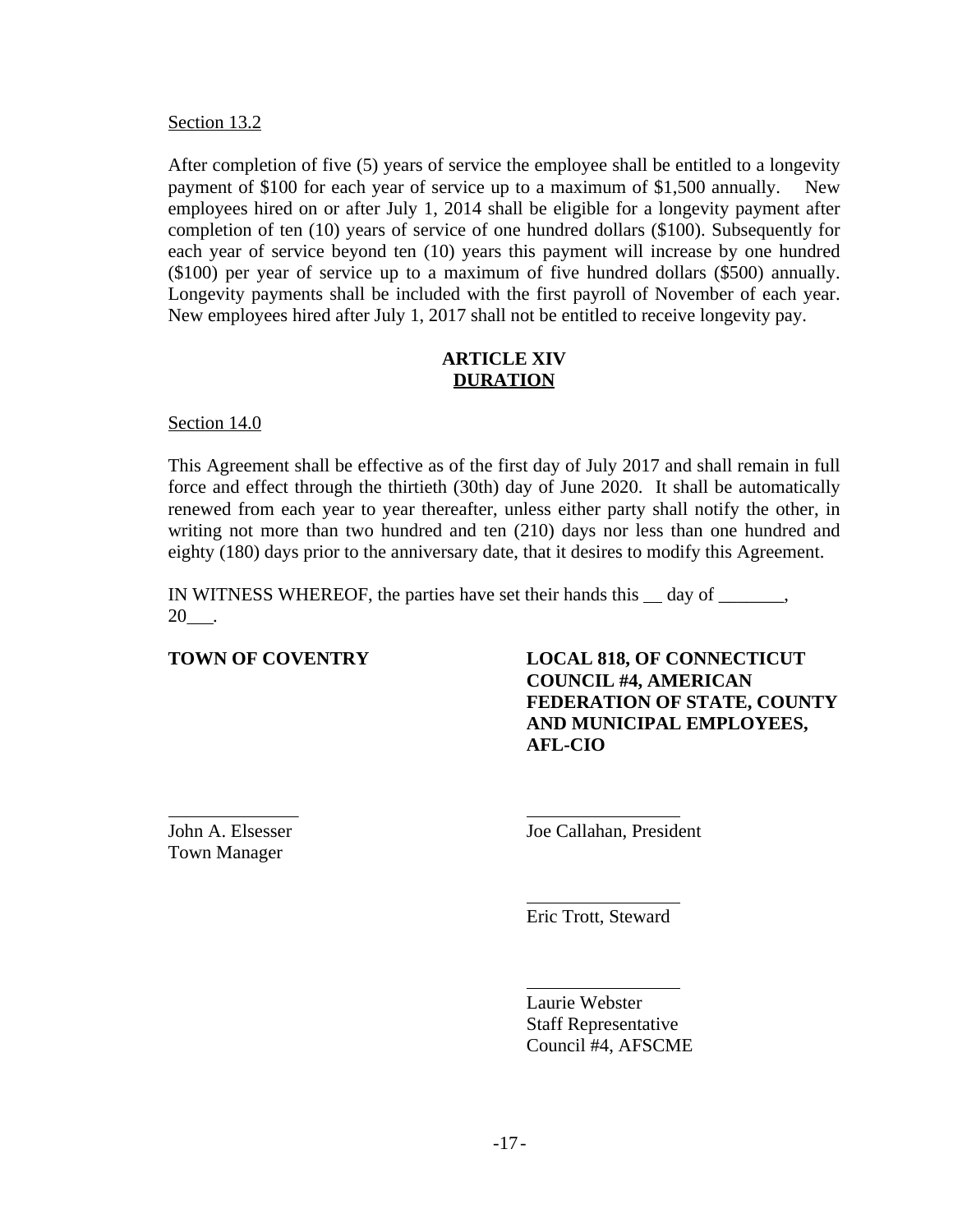# TOWN OF COVENTRY

# LOCAL 818

The Supervisor's Union agrees to participate in a Labor Management Committee jointly with Management, representatives of the Town Hall Union, and Unclassified employees to discuss matters of mutual concern.

 $\overline{a}$ FOR THE TOWN DATE

FOR THE UNION DATE

 $\overline{a}$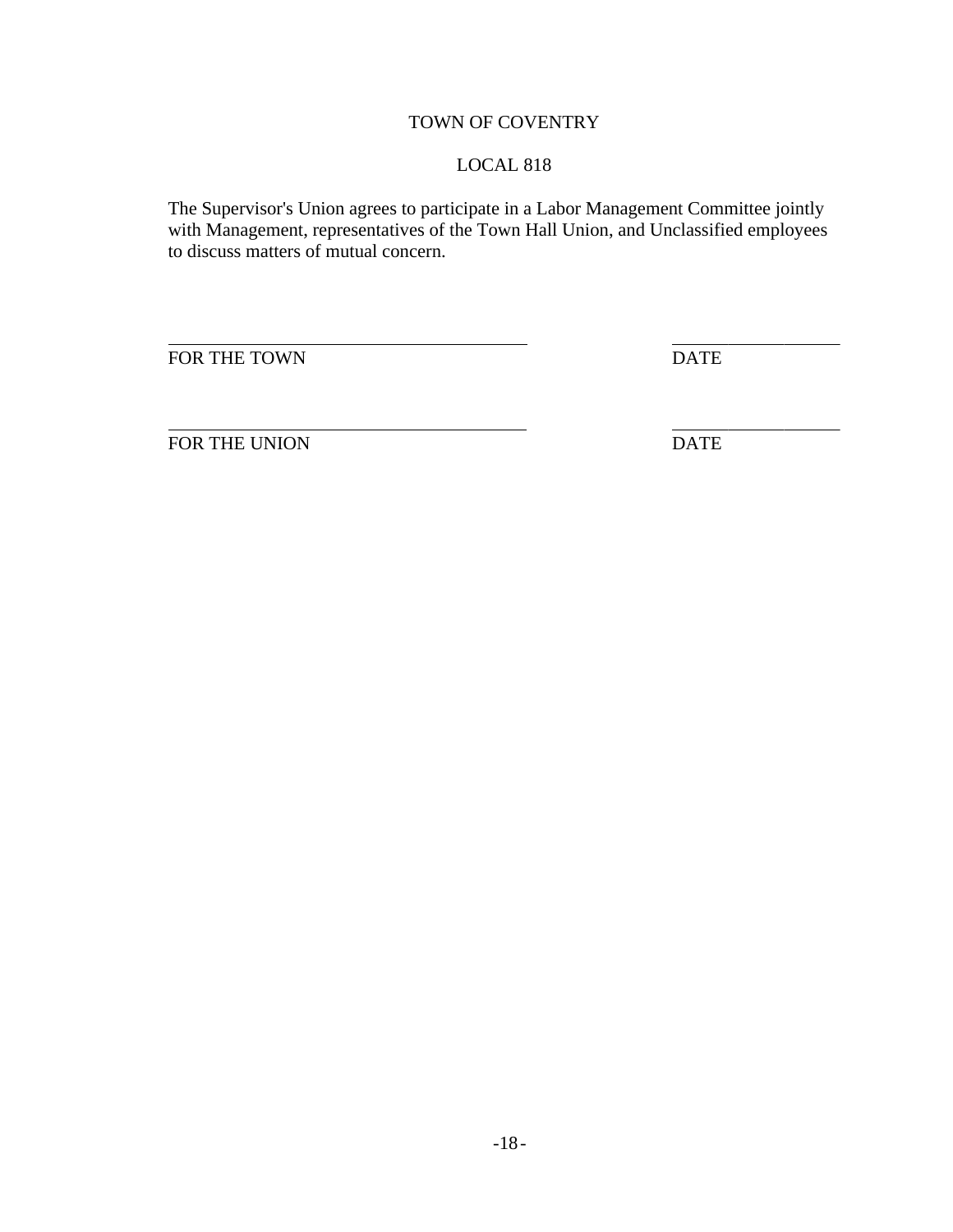# **APPENDIX A**

# **AGREEMENT REGARDING 2011 PENSION REOPENER**

[INSERT PARTIES SIGNED AGREEMENT]